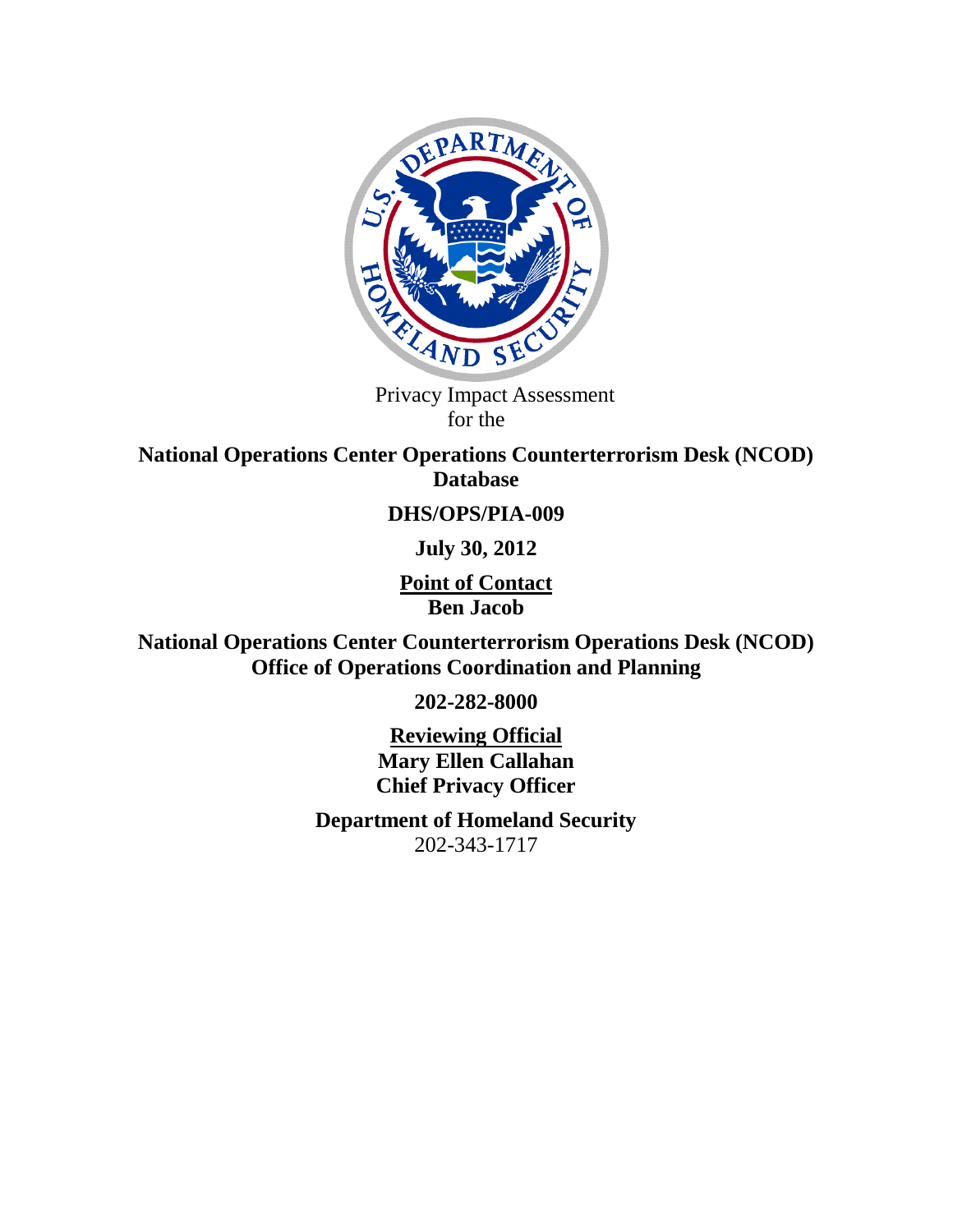

### **Abstract**

The National Operations Center (NOC), within the Office of Operations Coordination and Planning (OPS), operates the NOC Counterterrorism Operations Desk (NCOD) and serves as the primary DHS point of contact to streamline counterterrorism Requests for Information (RFIs). The NCOD Database is a tracking tool used by NCOD Officers to track all counterterrorism related incoming and outgoing inquiries. OPS has conducted this Privacy Impact Assessment (PIA) because the NCOD Database contains personally identifiable information (PII).

### **Overview**

OPS fulfills a unique response and facilitation role within the Department by serving as the bridge for sharing critical information between DHS Components, across the interagency community, and among homeland security partners. OPS planning activities provide a means of integrating governmentwide activities in preparation for future incidents. Finally, OPS continuity activities allow for the continuation of essential government functions in the event of a catastrophic crisis.

In 2006, the National Operations Center (NOC) was created, and in its current capacity serves as the primary national-level hub for domestic situational awareness by fusing law enforcement, intelligence, emergency response, private sector, and open-source reporting. The unique mission of the NOC includes not only domestic situational awareness, but also the establishment and maintenance of a common operational picture, information fusion, information sharing, communications, and coordination pertaining to the prevention of terrorist attacks and domestic incident management. The NOC is the primary conduit for the White House Situation Room and DHS Leadership for all domestic situational awareness and facilitates information sharing and operational coordination with other federal, state, local, tribal, non-governmental operation centers, and the private sector.

#### *National Counterterrorism Operations Desk (NCOD)*

In fulfillment of the NOC's mission to fuse law enforcement, intelligence, emergency response, private sector, and open-source reporting, the NCOD was established within the NOC to serve as a single point of contact for all RFIs concerning counterterrorism from partner agencies. The NCOD serves as a single DHS point of contact, allows desk officers to provide unique reporting capabilities, and quickly responds to the requesting agency with results, and tracks the incoming and outgoing RFIs in the NCOD Database.

The NCOD allows the Department to provide twenty-four hour, 365 days a year support to DHS counterterrorism mission partners across the federal government. Counterterrorism RFIs are time sensitive and require an immediate response from NCOD Officers. The primary purposes of the NCOD are to:

- Coordinate appropriate DHS database checks;
- Streamline data exchange between DHS databases and other federal agency databases;
- Establish one location to track and direct incoming and outgoing RFIs;
- Operate as part of the NOC Watch;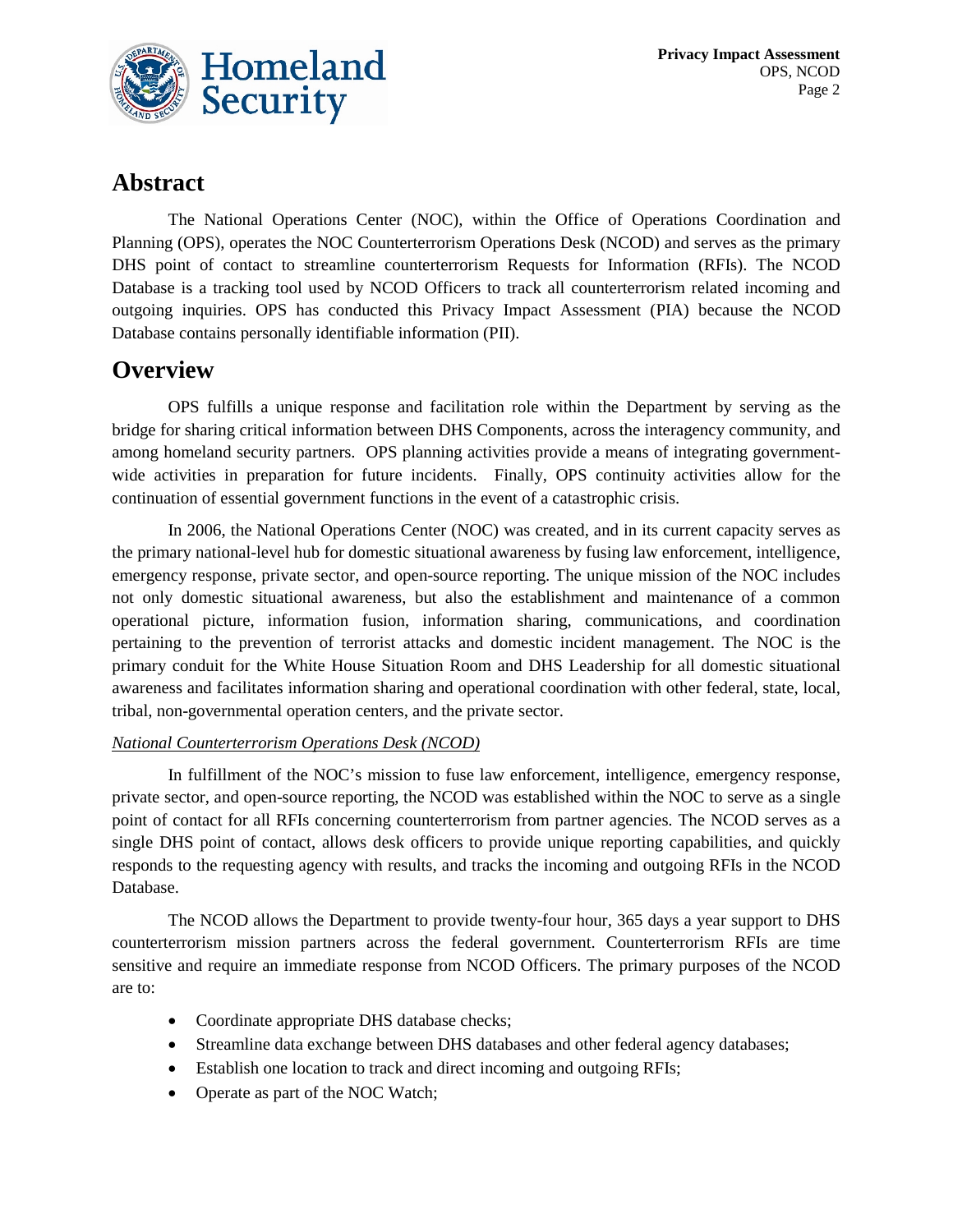

- Serve as an extension of the DHS OPS CT Section;
- Provide communication to DHS Components for information clarification;
- Coordinate information collection and exchange;
- Lead and integrate DHS domains strategic-level, operations coordination and planning functions; and
- Ensure the incoming and outgoing RFIs are facilitated for a response to the responsible office in a timely manner.

#### *NCOD RFIs*

The NCOD receives and validates RFIs from other federal agencies. RFIs handled by the NCOD encompass all requests for information related to known or suspected terrorist (KST).

Prior to conducting any research, the NCOD officer must validate the RFI to ensure that the request falls into one of the three categories mentioned above and presents sufficient specificity. If the RFI meets this standard, NCOD officer will conduct the research and review the totality of information before responding to the RFI. The totality of information is evaluated based on the experience of the reviewer, requesting agency, facts, RFI context, and rational inferences that may be drawn from the information in the RFI. The validation process ensures that: (1) a RFI falls within the Department's authorities; (2) a RFI does not violate existing policies governing operational information sharing or the dissemination of controlled information;<sup>[1](#page-2-0)</sup> (3) if the requestor is from within DHS he/she possesses a valid "need to know" and if the requestor is from outside that the request meets requirements of the Privacy Act. Requests not meeting the validation criteria will be returned to the requestor for additional clarification or justification. The results of the RFI, and the information subsequently logged into the NCOD Database tracking tool, which will record source system disclosures.

Once an RFI is received and validated, the NCOD officer will log the fact of the request into the NCOD Database, to include contact information about the requestor. The NCOD officer will then conduct a series of checks against government unclassified Law Enforcement Sensitive (LES), Sensitive Security Information (SSI), and For Official Use Only (FOUO) systems to determine if DHS has any information regarding the subject of the RFI. Any positive results retrieved from DHS LES/SSI/FOUO databases will be summarized and redundant information removed. If conflicting information is received, the NCOD officer may reach back to DHS components, as owners of the source data, for information clarification. The final response to the request will also be maintained in the NCOD Database.

Resulting information will then be entered into a standard reporting form which is encrypted and sent back to the requesting agency via secure email. The encrypted forms are assigned a tracking number, which is stored in the NCOD Database. The forms are stored in a secure folder on a secure server at the NOC. The NCOD Database establishes one location to track and direct incoming and outgoing RFIs, thereby streamlining data exchange between DHS and other federal agencies. Information stored in the

<span id="page-2-0"></span> <sup>1</sup> (FOUO) **Disclosure of Violence Against Women Act (VAWA), T, and U immigration information**. The NCOD shall not disclose to anyone (other than a sworn officer or employee of the Department, or component thereof, for legitimate Department, bureau, or agency purposes) any information which relates to an alien who is the beneficiary of an application for relief under 8 U.S.C. § 1101(a)(15)(T) [T classification], (U) [U classification], or 8 U.S.C. § 1229b(b)((2) [VAWA, i.e., battered spouse or child].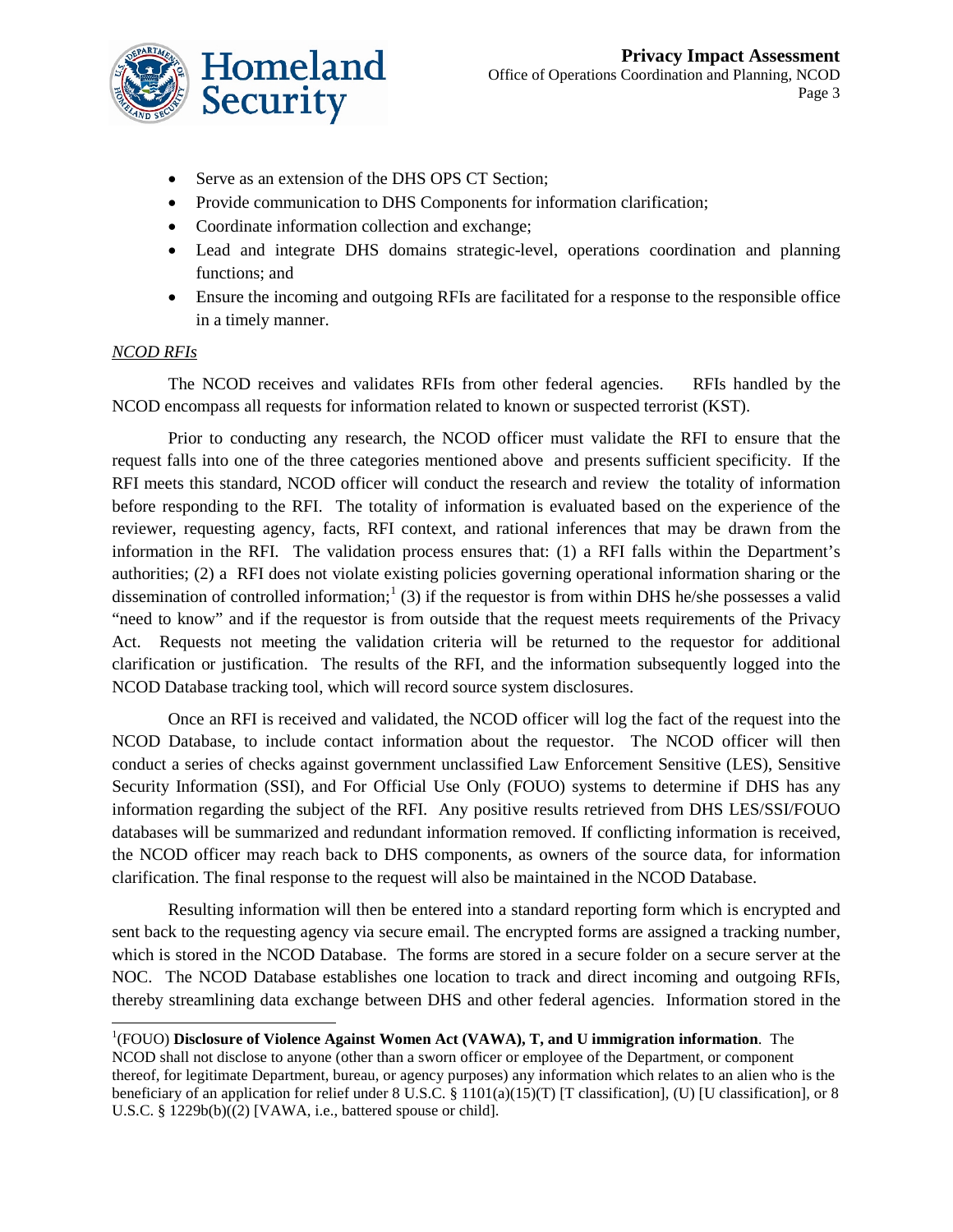

NCOD Database can be searched by any of the data fields collected as part of fulfilling the RFI such as: subject name, nationality, alien number, date processed, name of requesting agency. The NCOD officer would conduct such searches in response to an RFI to determine whether it previously provided the requested information. In addition, the NCOD will provide monthly organic database disclosures to components that require such disclosures.

#### *NCOD Database*

The NCOD database will maintain the agency contact information for the RFI, the RFI, and the response to the RFI. The response will include the relevant information from the government systems and indicating of source of the systems.

Categories of information contained in the NCOD database may include, but are not limited to, the following: name(s), date of birth, immigration status, gender, place of birth, country of citizenship, alien registration number, passport number, Social Security number, driver's license number, any additional numbering system used by governments to identify individuals, warrant number, I-94 number, Student and Exchange Visitor Information System (SEVIS) number, visa number, cédula number (foreign government issued national identification card), Canadian social insurance number, Federal Aviation Administration (FAA) license number, mariner's document, birth certificate number, naturalization certificate number, work permit number, residency permit number, immigration history, military identification number, license plate information, vehicle information, physical descriptions such as scars, marks and tattoos, occupation(s), employer(s), addresses, telephone numbers, email addresses, FBI Number, DHS Fingerprint Identification Number (DHS FIN), facial photographs, fingerprints, iris images, financial information, criminal history, NOC tracking number, requesting agency name, and travel information.

#### **Section 1.0 Authorities and Other Requirements**

#### **1.1 What specific legal authorities and/or agreements permit and define the collection of information by the project in question?**

Section 515 of the Homeland Security Act (6 U.S.C.  $\S$  321d(b)(1)) requires the NOC "to provide situational awareness and establish a common operating picture for the entire federal government and for state, local, and tribal governments as appropriate, in the event of a natural disaster, act of terrorism, or other manmade disaster; ensure that critical terrorism and disaster-related information reaches government decision-makers." Additional legal authorities for OPS include: the Homeland Security Act of 2002, Pub. L. No. 107-296, 116 Stat. 2135 (2002); the Implementing Recommendations of the 9/11 Commission Act of 2007, Pub. L. No. 110-53, 121 Stat. 266 (2007) (codified in various sections of the U.S.C.); the Intelligence Reform and Terrorism Prevention Act of 2004, Pub. L. No. 108-458, 118 Stat. 3638 (2004) (codified in various sections of U.S.C.); the National Security Act of 1947, as amended; and 5 U.S.C. Section 301; and Executive Order 13388, *Further Strengthening the Sharing of Terrorism Information to Protect Americans*.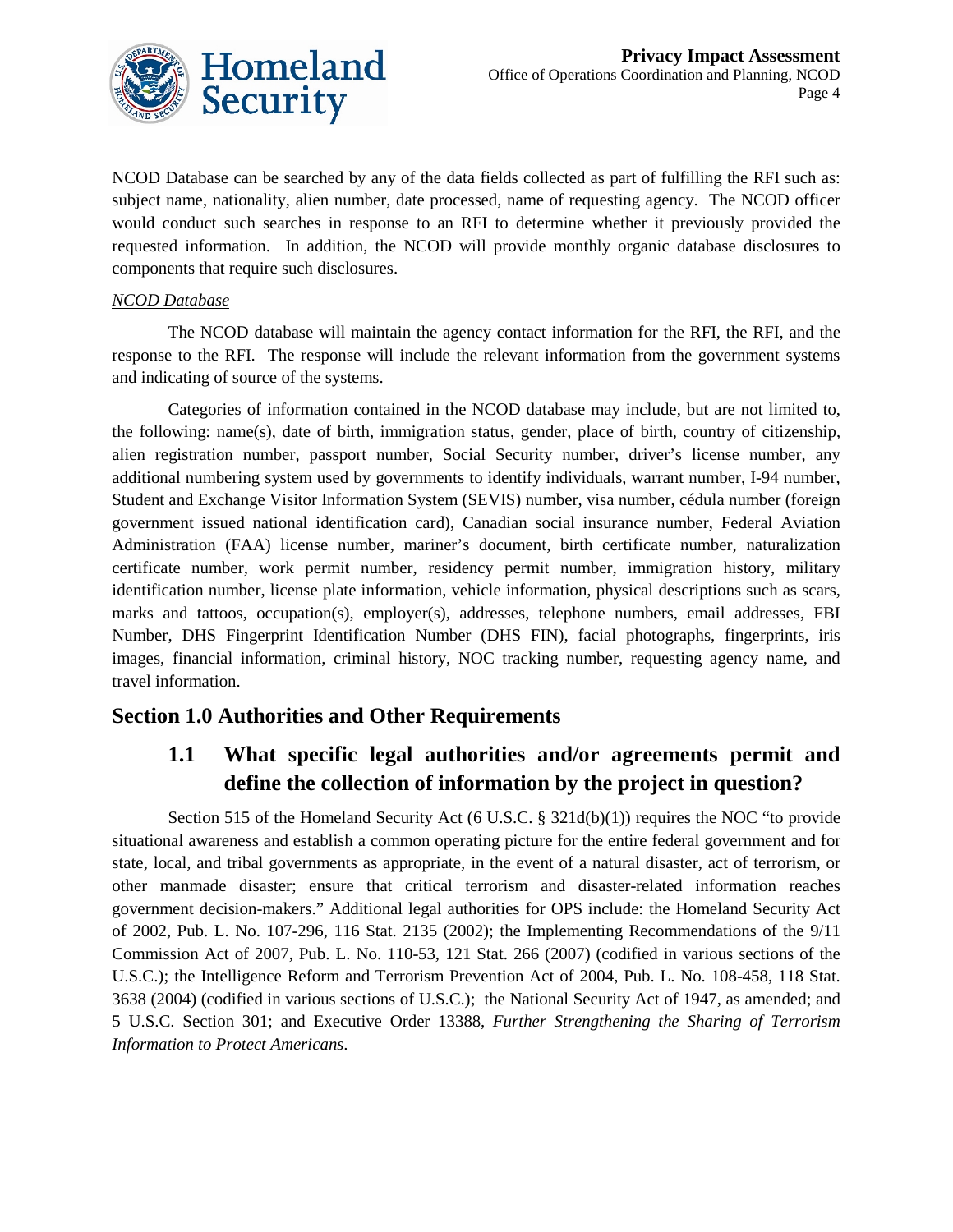

## **1.2 What Privacy Act System of Records Notice(s) (SORN(s)) apply to the information?**

The NCOD Database's tracking functions and responses to RFIs are covered by the DHS/OPS– 003 Operations Collection, Planning, Coordination, Reporting, Analysis, and Fusion SORN. The component source data which is searched by the NCOD Officers is covered by the individual SORNs for the underlying government systems performing the original collection.

### **1.3 Has a system security plan been completed for the information system(s) supporting the project?**

The NCOD Database will reside on the DHS unclassified network which has a security authorization. The Database will become operational upon signing of this PIA.

## **1.4 Does a records retention schedule approved by the National Archives and Records Administration (NARA) exist?**

Yes. The records are covered under NARA/OPS records schedule N1-563-08-023 and have a five (5) year retention schedule.

#### **1.5 If the information is covered by the Paperwork Reduction Act (PRA), provide the OMB Control number and the agency number for the collection. If there are multiple forms, include a list in an appendix.**

The information maintained by the NCOD is not covered by the Paperwork Reduction Act because no information is collected directly from the public.

### **Section 2.0 Characterization of the Information**

The following questions are intended to define the scope of the information requested and/or collected, as well as reasons for its collection.

### **2.1 Identify the information the project collects, uses, disseminates, or maintains.**

The NCOD Database does not collect information directly from the public. The NCOD Database tracks the RFIs coming into the NCOD, the responses being returned to the requesters, the requesting agency's contact information, and the tracking numbers assigned to the RFIs. These tracking numbers are linked back to the finished reports that are sent to the requesting agencies.

The NCOD officers perform searches and access information collected and maintained in DHS and other government systems, but only enter information into the NCOD Database that is related to the RFI being processed.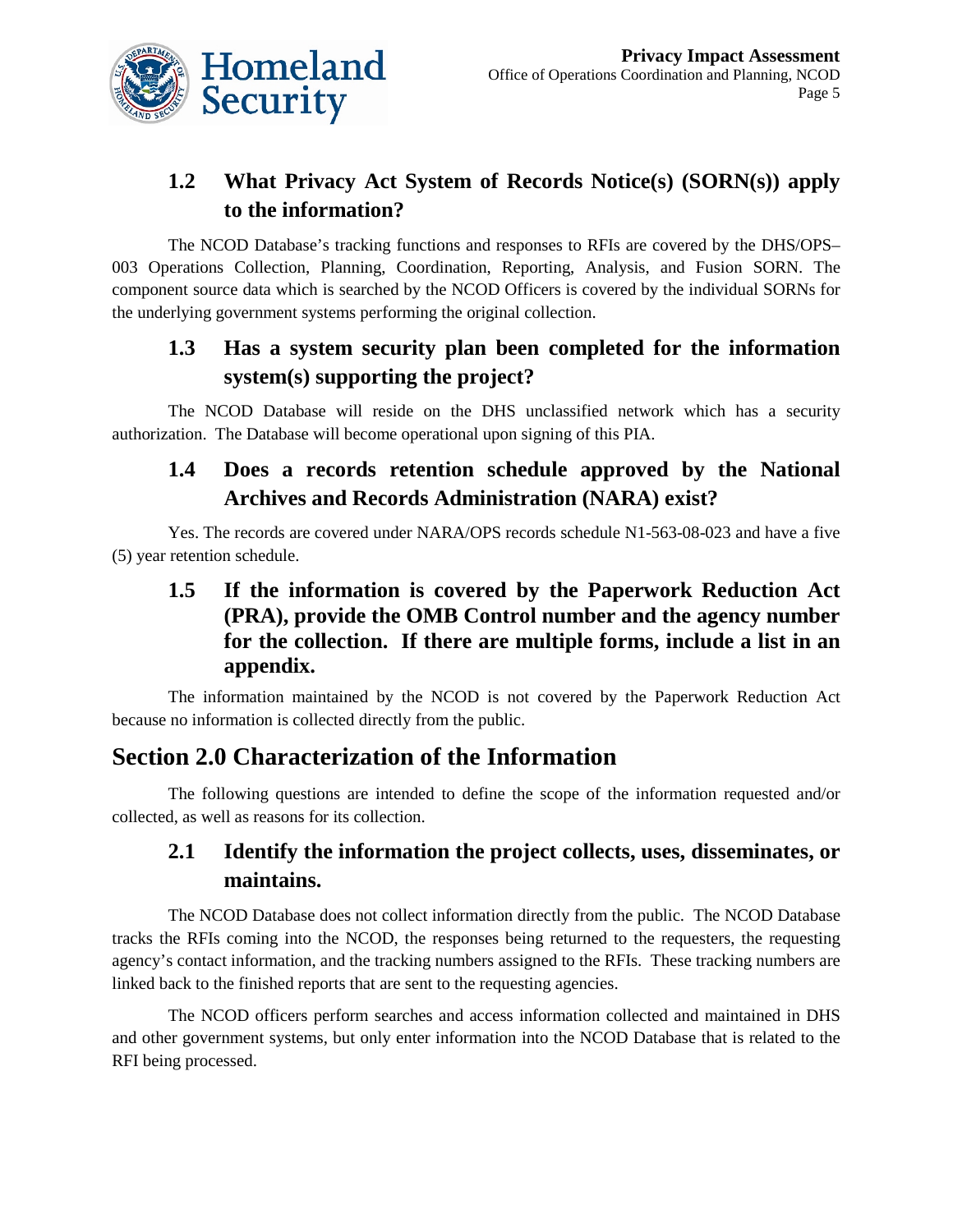

NCOD will respond to RFIs that encompass requests for information related to KSTs. All NCOD searches and name checks must have a nexus to either terrorism or national security. Persons included in the NCOD reports in response to RFIs may include: individuals known or suspected to be or have been engaged in conduct constituting, in preparation for, in aid of, or related to terrorism and /or terrorist activities,<sup>[2](#page-5-0)</sup>; individuals who are the subjects of law enforcement investigations into violations of U.S. laws, as well as other laws and regulations within DHS' jurisdiction, including investigations led by other domestic agencies where DHS is providing support and assistance; fugitives with outstanding Federal or State warrants. Information may be returned from any/all of the DHS component unclassified Law Enforcement Sensitive (LES), Sensitive Security Information (SSI) and For Official Use Only (FOUO) databases. Any positive results retrieved from DHS LES/SSI/FOUO databases will be summarized and redundant information removed.

Categories of information collected may include, but are not limited to, the following: name(s); date of birth; immigration status; gender; place of birth; country of citizenship; ; alien registration number; passport number; Social Security number; driver's license number; any additional numbering system used by governments to identify individuals; warrant number; I-94 number; Student and Exchange Visitor Information System (SEVIS) number; visa number; cédula number (government issued national identification card); Canadian social insurance number; Federal Aviation Administration (FAA) license number; mariner's document; birth certificate number; naturalization certificate number; work permit number; residency permit number; military identification number; license plate information; vehicle information; physical descriptions such as scars, marks and tattoos; occupation(s); employer(s); addresses; telephone numbers; email addresses; FBI case number; DHS Fingerprint Identification Number (DHS FIN); facial photographs; fingerprints; iris images; financial information; and travel information.

### **2.2 What are the sources of the information and how is the information collected for the project?**

The NCOD Database does not collect information directly from individuals, but rather accesses information collected, generated, and stored by and in other source systems. Information is collected from these systems via manual search the NCOD officer. The search results are then manually entered into the reporting form, which is stored on a secure server at the NOC. The reporting form is issued a tracking number which is stored in the NCOD Database. .

The data used to populate the NCOD reporting form is retrieved from the following source systems, detailed further in the Appendix: ENFORCE (ICE's Enforcement Case Tracking System), IDENT (US-VISIT's Automated Biometric Identification System), ADIS (Arrival/Departure Information System), APIS (Advance Passenger Information System), ATS-P/N/L (Automated Targeting System Passenger/Inbound Cargo), CCD (Department of State's Consolidated Consular Database), CIS (USCIS' Central Index System), CLAIMS 3 and 4 (USCIS' Computer-Linked Application Information Management System), RAPS (Refugee, Asylum, and Parole System), SEVIS (Student Exchange Visitor Information System), IAFIS/JABS (FBI's Integrated Agency Fingerprint Identification System/Joint

<span id="page-5-0"></span> $2$  Id (defining "suspected terrorist").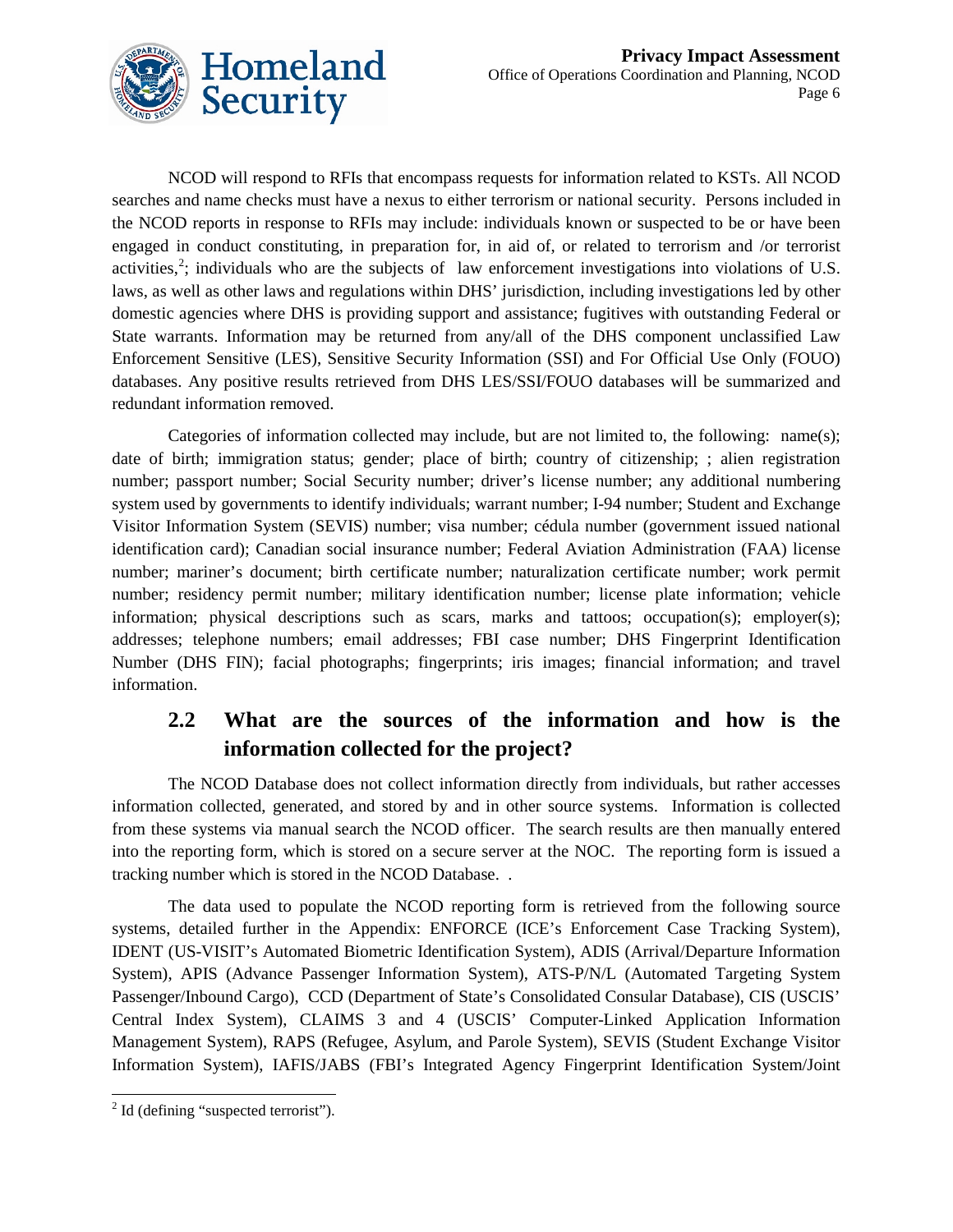

Agency Booking System), CPIC (Canadian Police Information Centre), NSEERS (National Security Entry/Exit Registration System), TECS , and Person Centric Query Service (PCQS).

#### **2.3 Does the project use information from commercial sources or publicly available data? If so, explain why and how this information is used.**

The NCOD Officers do not rely on commercial or publicly available data when fulfilling RFIs.

#### **2.4 Discuss how accuracy of the data is ensured.**

Because NCOD does not collect information directly from the public or any other primary source, it relies on the system(s) performing the original collection to provide accurate data. NCOD Officers will use a variety of data sources available through the source systems to verify and correlate the available information to the greatest extent possible. During an RFI, any positive results retrieved from DHS LES/SSI/FOUO databases will be summarized and redundant information removed. If conflicting information is received, the NCOD officer may reach back to DHS components, as owners of the source data, for information clarification.

In order to determine if reported information has a possible nexus to terrorism, NCOD Officers have extensive training and experience with the application of counterterrorism laws, regulations, and policies to properly vet information for credibility and accuracy. NCOD officers, based on education, training, and experience consider the originating requesting agency's counterterrorism mission and evaluate the nature, scope, timeliness, and context of the information that generated the requestor's RFI.

### **2.5 Privacy Impact Analysis: Related to Characterization of the Information**

In addition to the risks accumulated by the underlying systems which NCOD Officers access the following risks related to NCOD's collection of data have been identified:

**Privacy Risk**: Because NCOD compiles data from multiple systems, the collection of the information may not be consistent with the original program's purpose.

**Mitigation:** NCOD Officers access information from border security and immigration benefit systems that share purposes compatible with its counterterrorism mission. Prior to responding to an RFI, NCOD Officers, in conjunction with OPS/CT to determine if the RFI is "suitable for support." To be assessed suitable for support, (1) the RFI must be made in furtherance of a lawful governmental function, and (2) reasonable belief must exist that the request relates to a known or suspected terrorist or Homeland security threat. If the RFI is not suitable for support, consistent with NCOD's counterterrorism mission, it will not be fulfilled.

**Privacy Risk:** Since NCOD relies upon DHS-owned and other federal agency data instead of collecting directly from individuals, there is a risk that the data in NCOD will become inaccurate.

**Mitigation:** Information responding to RFIs that include information about individuals are stored in the NCOD Database and includes the source of the data that provided the response. Due to the time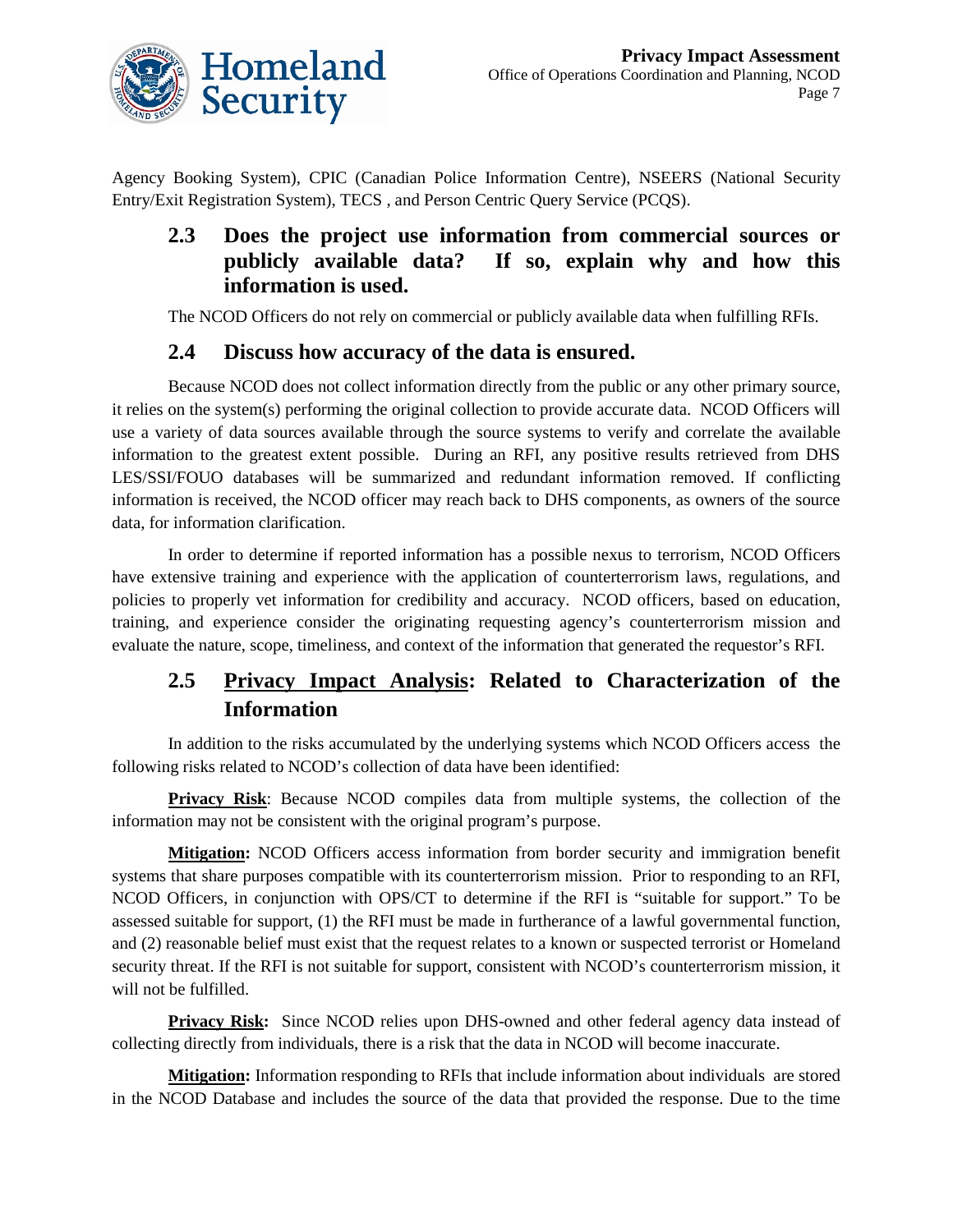

sensitive nature of counterterrorism inquiries, the NCOD Officers must rely on the most accurate, up-todate information available. Therefore, they conduct a new search of the source data systems for each RFI. They do not rely on previously reported information contained in final reports previously. This ensures that the new report rely on the most accurate and timely information available in the source systems.

**Privacy Risk:** Because NCOD compiles data from multiple systems, users will access information from several systems that previously was not accessible in a single system. The information compiled is not necessarily indicative of illegal activity.

**Mitigation:** Responses to an RFI may only contain information that appropriate responses to the request. The supervisory will review the response prior to sending the response back to a requester to ensure that the analysis and conclusions of the product or response are germane to the purpose for which the product or response was intended.

# **Section 3.0 Uses of the Information**

The following questions require a clear description of the project's use of information.

#### **3.1 Describe how and why the project uses the information.**

Information collected and maintained by the NCOD Database is used to facilitate and track incoming and outgoing RFIs from counterterrorism mission partners and to track the subsequent response reports from the NCOD. Tracking numbers are assigned by date to assist NCOD Officers in determining which RFIs have already been answered, and to determine a workflow priority. The tracking numbers also link the finished reports that are saved on the secure shared drive with their corresponding RFI.

Underlying source information from the different government databases is used by the NCOD Officers to draft and compile their final reports back to the requesting partner agency. Each RFI requires a new source database search by the NCOD Officer, to ensure that the information contained in the final report is the most accurate, relevant, and timely. The information compiled into reports may include any encounter data (such as border crossing or immigration benefit application), or biometric and biographic data on the record subject of the RFI.

The NCOD Database is critical tool for the NCOD Officers to streamline data exchange between DHS databases and other federal agency databases. The NCOD Database establishes one location to track and direct incoming and outgoing. RFIs, and allows the NCOD Officers to lead and integrate DHS domains strategic-level, operations coordination, and planning functions (e.g., database searching, all domain awareness, assessments, information sharing, situational awareness, common operating picture, contingency planning, etc.). The NCOD officer would search the NCOD Database in response to an RFI to determine whether it previously provided the requested information. In addition, the NCOD will provide monthly organic database disclosures to components that require such disclosures.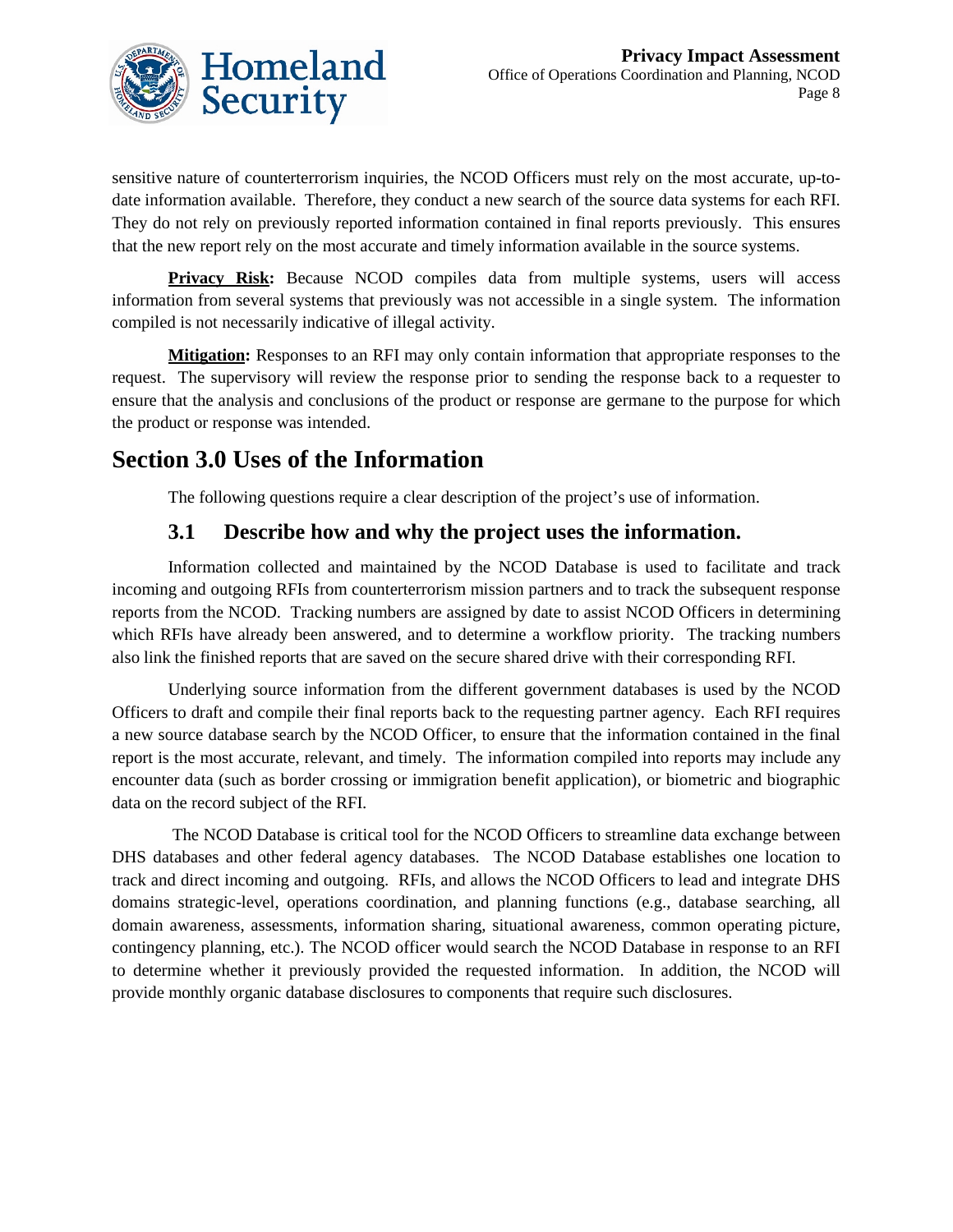

**3.2 Does the project use technology to conduct electronic searches, queries, or analyses in an electronic database to discover or locate a predictive pattern or an anomaly? If so, state how DHS plans to use such results.** 

NCOD does not utilize pattern-based search technologies. All searches are done manually.

#### **3.3 Are there other components with assigned roles and responsibilities within the system?**

No, only NCOD Officers physically located in the NOC are granted access to the NCOD Database.

#### **3.4 Privacy Impact Analysis: Related to the Uses of Information**

**Privacy Risk:** There is a privacy risk that the final reports may be submitted to partner agencies about individuals who do not have a sufficient nexus to terrorism.

**Mitigation:** Consistent with NCOD's counterterrorism mission, it may only respond to RFIs for counterterrorism-related purposes. All RFIs must be determined "suitable for support." To be assessed suitable for support, (1) the RFI must be made in furtherance of a lawful governmental function, and (2) reasonable belief must exist that the RFI relates to a known or suspected terrorist or Homeland security threat. The NCOD will only release information in reports back to requesting agencies that have a reasonable belief that the RFI relates to a KST.

**Privacy Risk:** There is a privacy risk of misuse or unauthorized access to the information. Authorized users of NCOD could utilize their access for unapproved or inappropriate purposes, such as performing searches on themselves, friends, relatives, or neighbors.

**Mitigation:** To mitigate this risk, access to data in the NCOD is controlled through passwords and restrictive rules. Authentication and role-based user access requirements ensure that users can only access or change information that is appropriate for their official duties. Background checks are conducted on users to ensure they are suitable for authorized access to the logs. The effectiveness of authentication and security protections are verified through audits of system operation and usage. Unauthorized use of the NCOD Database may result in the suspension of a user's access depending upon the nature and scope of the unauthorized use. Further, the NCOD is located in a Sensitive Compartmented Information Facility (SCIF).

It is the policy of the U.S. government that employees and contractors have no privacy expectations associated with the use of any DHS network, system, or application. This policy is in full effect for NCOD. Audit trails are created throughout the process and are reviewed if a problem or concern arises regarding the use or misuse of the information. When a user goes through the log-in process, he must acknowledge the consent to monitoring or he cannot use the system.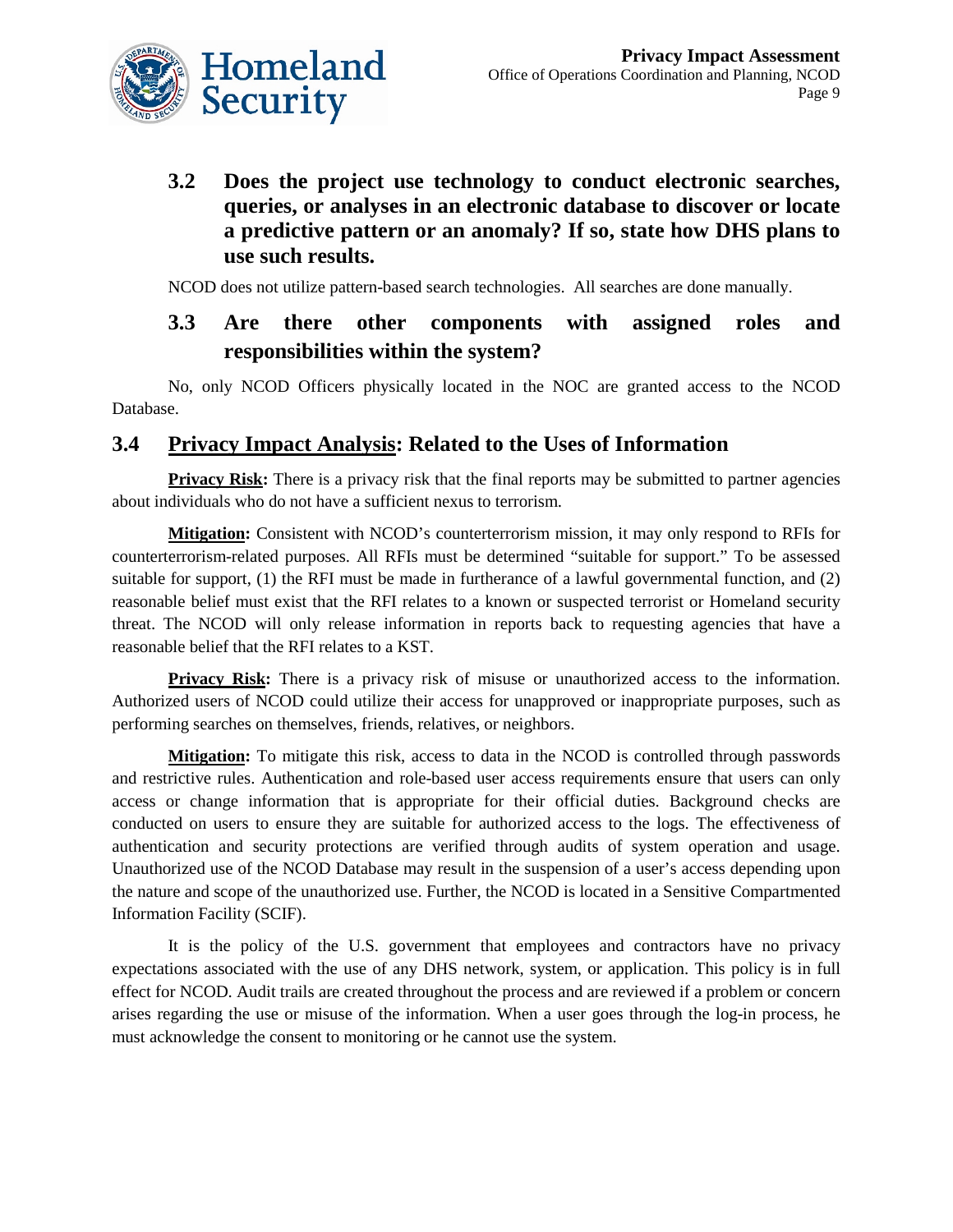

# **Section 4.0 Notice**

The following questions seek information about the project's notice to the individual about the information collected, the right to consent to uses of said information, and the right to decline to provide information.

# **4.1 How does the project provide individuals notice prior to the collection of information? If notice is not provided, explain why not.**

The NCOD does not directly collect information from individuals, and therefore does not have the opportunity to provide notice of such collection. The NCOD receives information collected in other databases, some of which is collected directly from individuals. This PIA serves as public notice of the existence, contents, and uses of the NCOD Database. Notice of collection by the underlying government systems performing the original collection is described in the individual PIAs and SORNs for those systems. Individuals are provided notice via Privacy Act Statements at the original points of collection, as well as the published Systems of Records Notices for the underlying systems, which state that their information may be shared with law enforcement entities. As part of this PIA process, DHS reviewed the applicable SORNs to ensure that the uses were appropriate given the notice provided. Direct notice to the individual at the time of the RFI search would undermine the law enforcement mission.

### **4.2 What opportunities are available for individuals to consent to uses, decline to provide information, or opt out of the project?**

The NCOD does not collect information directly from individuals. As such, there are no opportunities for NCOD to seek consent to uses or for individuals to decline to provide information or opt out of the project. NCOD relies on the underlying systems from which it draws information to provide opportunities to individuals from which this information is collected. Additionally, many of the government systems from which NCOD draws information are law enforcement systems that collect information that individuals are required to provide by statutory mandate, therefore these individuals do not have an opportunity to decline to provide the required information, opt out, or to consent to uses.

### **4.3 Privacy Impact Analysis: Related to Notice**

**Privacy Risk:** NCOD does not collect information directly from the public, so individuals do not have notice that their information may be used by NCOD.

**Mitigation:** Public notice is provided through this PIA and the corresponding SORN, DHS/OPS-003. In addition, individuals are notified at the point of collection of the original data that their information may be shared for law enforcement purposes. Notice is not provided by NCOD at the point of collection from the underlying source systems since the information is used for a law enforcement or counterterrorism purpose, and providing notice to record subjects may compromise pending investigations.

#### **Section 5.0 Data Retention by the project**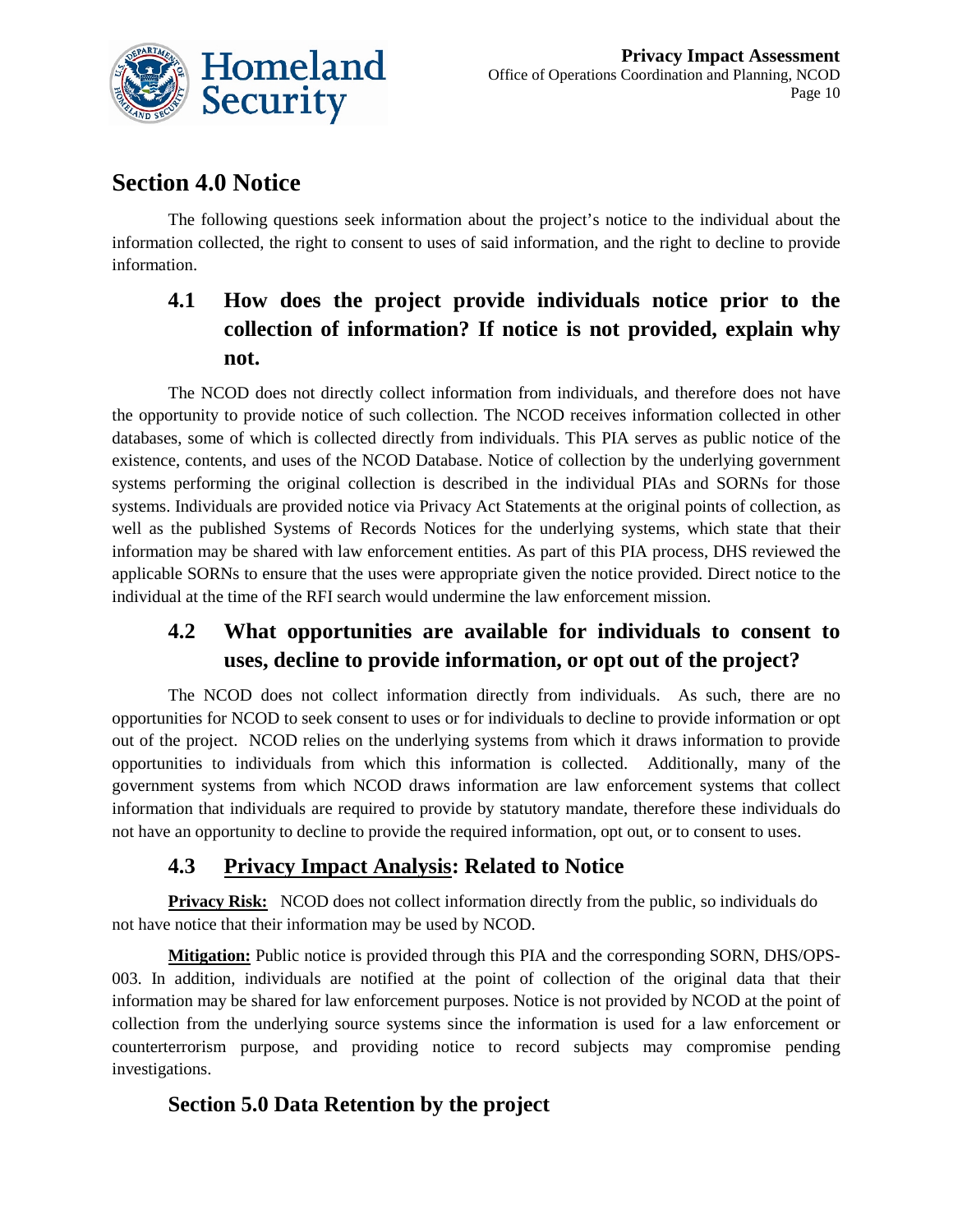

The following questions are intended to outline how long the project retains the information after the initial collection.

#### **5.1 Explain how long and for what reason the information is retained.**

The records are retained under NARA/OPS records schedule N1-563-08-023 and have a seven (7) year retention schedule. However, OPS is working with NARA to modify the records retention schedule to five (5) years. This five-year retention schedule is based on the operational needs of the Department.

#### **5.2 Privacy Impact Analysis: Related to Retention**

**Privacy Risk:** There is a risk of retaining information longer than is necessary for any specific RFI or research project.

**Mitigation:** In order to reduce the risk of maintaining information that is no longer accurate, NCOD is reducing the length of time it is retaining information from 7 years to 5 years. Although there is always risk inherent in retaining PII for any length of time, the data retention period for the NCOD Database is based on case type identified in the NARA retention schedule and is consistent with the concept of retaining PII only for as long as necessary to support the agency's mission.

### **Section 6.0 Information Sharing**

The following questions are intended to describe the scope of the project information sharing external to the Department. External sharing encompasses sharing with other federal, state and local governments, and private sector entities.

## **6.1 Is information shared outside of DHS as part of the normal agency operations? If so, identify the organization(s) and how the information is accessed and how it is to be used.**

Yes, the primary mission of the NCOD is the serve as the primary point of contact for other agency counterterrorism partners to file RFIs with DHS. The NCOD shares the results of these RFIs with the requesting agencies. Results of the RFIs are shared in the form of final, encrypted reports that are sent via secure email from the NCOD to the requesting agency. These reports are used by the requesting agencies in the furtherance of law enforcement investigations pertaining to terrorism.

#### **6.2 Describe how the external sharing noted in 6.1 is compatible with the SORN noted in 1.2.**

The sharing of PII outside of the Department is compatible with the original collections listed in the System of Records Notices of the underlying systems. Generally, information is shared for law enforcement, intelligence, and/or national security purposes and with contractors working for the federal government to accomplish agency functions related to the system of records.

Routine uses of DHS/OPS-003 SORN allows OPS to share information with federal, state, or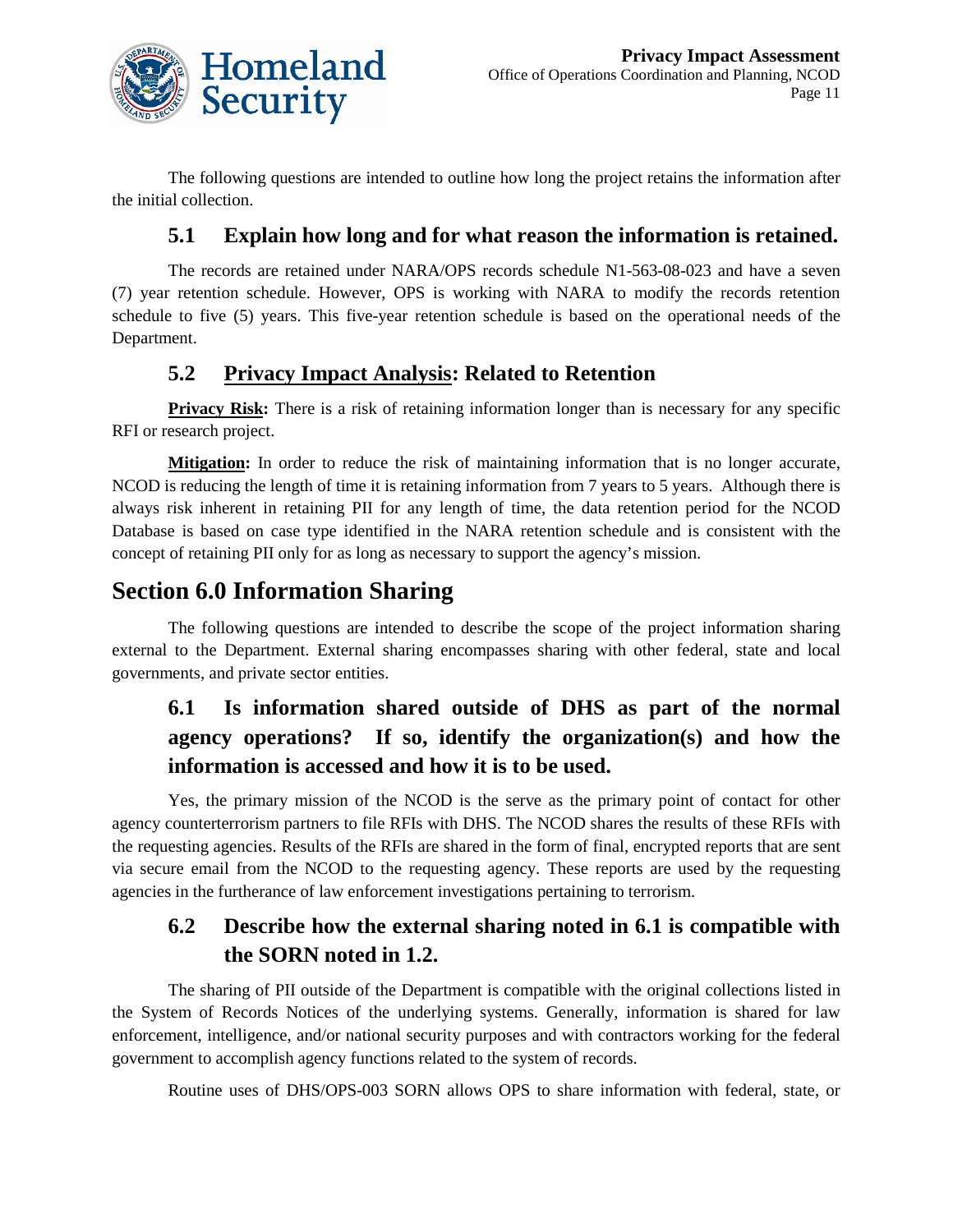

local agency, or other appropriate entities or individuals, through established liaison channels for counterintelligence or antiterrorism purposes.

This sharing is conducted pursuant to routine use "I" of the DHS/OPS-003 SORN, which states that DHS may share information with "a federal, state, tribal, local or foreign government agency or organization, or international organization, lawfully engaged in collecting law enforcement intelligence information, whether civil or criminal, or charged with investigating, prosecuting, enforcing or implementing civil or criminal laws, related rules, regulations or orders, to enable these entities to carry out their law enforcement responsibilities, including the collection of law enforcement intelligence" and routine use "K" of the DHS/OPS-003 SORN, "To federal and foreign government intelligence or counterterrorism agencies or state, local, tribal or territorial components where the information is or may be terrorism-related information and such use is to assist in anti-terrorism efforts."

#### **6.3 Does the project place limitations on re-dissemination?**

NCOD Officers will utilize the processes and procedures already established within DHS and OPS with regard to dissemination of data and information internally within DHS and external to the Department. Users will follow the Third Agency Rule, which mandates that prior to sharing information or data to a third agency (not involved in the original sharing agreement) the agency that intends to share will acquire consent from the agency that provided the data or information. Only individuals with a need to know will be able to gain access to the final encrypted reports produced by the NCOD Officer. Only members of the NCOD have access to the NCOD Database and the final reports on the secure shared drive.

### **6.4 Describe how the project maintains a record of any disclosures outside of the Department.**

An electronic record of the date, nature, and purpose of each disclosure, and name and address of the individual or agency to whom it is disclosed is kept in the Database. Underlying source databases are responsible for tracking disclosures from their own systems, but the NCOD Database does keep a record of all databases that were queried in response to an RFI. The organic database owners audit their systems. The NCOD Database will contain the source databases used to respond to RFIs. A record of the database that was queried would be contained in the NCOD Database. The NCOD Database can be audited.

#### **6.5 Privacy Impact Analysis: Related to Information Sharing**

**Privacy Risk:** There is a potential risk of NCOD Reports being leaked, misused, lost, or further disseminated by the receiving agencies with which DHS shares information.

**Mitigation:** When the NOC distributes an NCOD Report it clearly labels this information as law enforcement sensitive. Receiving agency personnel have been trained on proper use of law enforcement sensitive information and understand that they may only provide the information to those who have a need to know.

NCOD Reports will be shared with the requesting organization. No external organizations have direct access to the NCOD Database, meaning external entities do not have access through individual user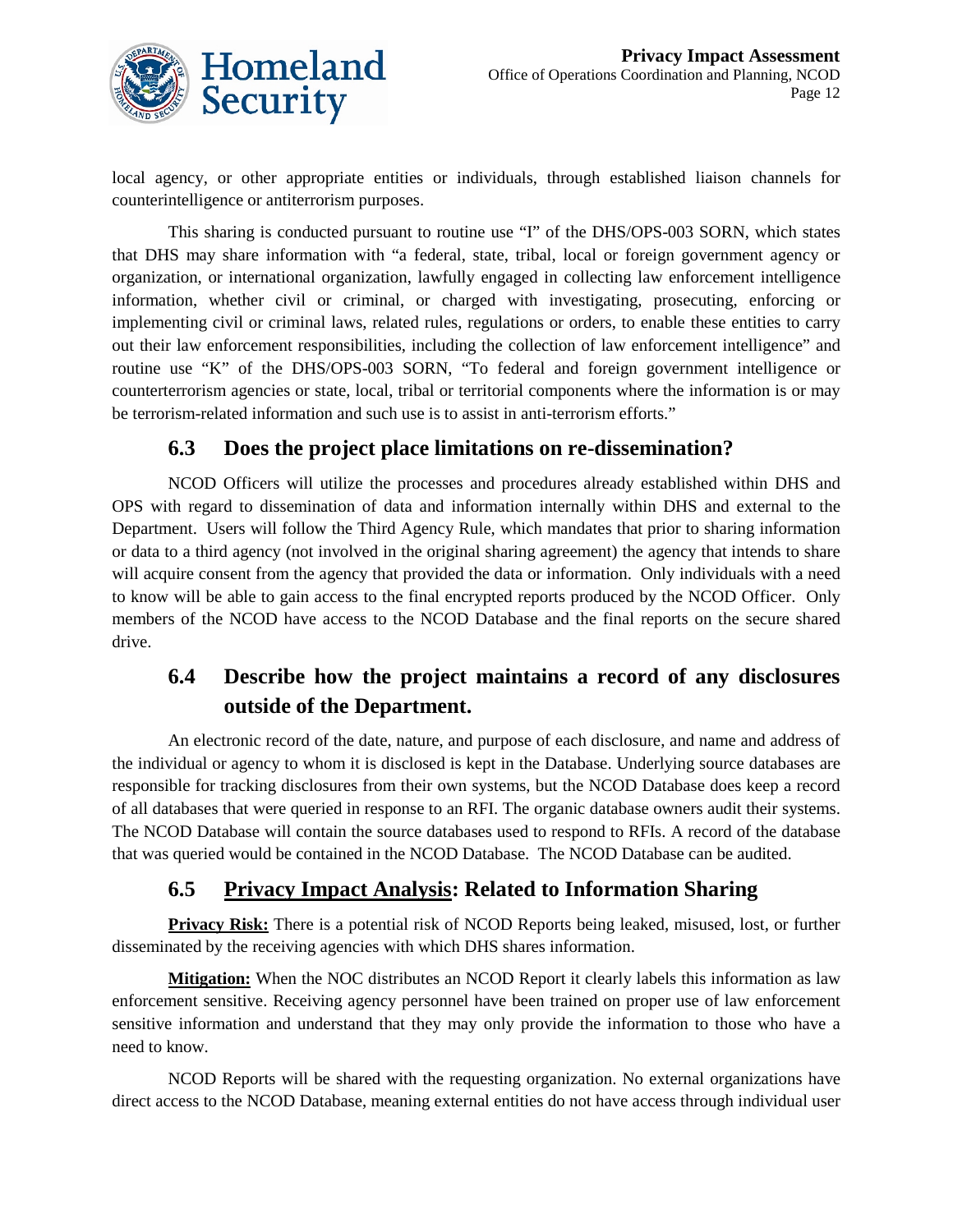

accounts. Finally, all sharing is consistent with the routine uses enumerated in DHS/OPS-003.

# **Section 7.0 Redress**

The following questions seek information about processes in place for individuals to seek redress which may include access to records about themselves, ensuring the accuracy of the information collected about them, and/or filing complaints.

### **7.1 What are the procedures that allow individuals to access their information?**

Individuals seeking access to any record containing information that is part of a DHS system of records, or seeking to contest the accuracy of its content, may submit a Freedom of Information Act (FOIA) or Privacy Act (PA) request to DHS. Given the nature of some of the information in the NCOD Database (sensitive law enforcement or intelligence information), DHS may not always permit the individual to gain access to or request amendment of his or her record. However, requests processed under the PA will also be processed under FOIA; requesters will always be given the benefit of the statute with the more liberal release requirements. The FOIA does not grant an absolute right to examine government documents; the FOIA establishes the right to request records and to receive a response to the request with non-exempt records. Instructions for filing a FOIA or PA request are available at [http://www.dhs.gov/foia.](http://www.dhs.gov/foia)

The FOIA/PA request must contain the following information: full name, current address, date and place of birth, telephone number, and email address (optional). Privacy Act requesters must either provide a notarized and signed request or sign the request pursuant to penalty of perjury, 28 U.S.C. § 1746. Please refer to the DHS FOIA website for more information.

#### **7.2 What procedures are in place to allow the subject individual to correct inaccurate or erroneous information?**

If an individual believes that he or she has suffered an adverse consequence that is related to the NCOD Database, that individual will be able to provide any information that they deem relevant with a request that it be included within any record maintained in the NCOD Database regarding a particular incident, activity, transaction, or occurrence. That correspondence will be directed to the NOC, and a member of the watch will research the NCOD Database to ascertain whether any record correlates to the information provided. If there is correlative information, the watch officer will enter the information provided into that record and indicate it as First-Party Amplifying information.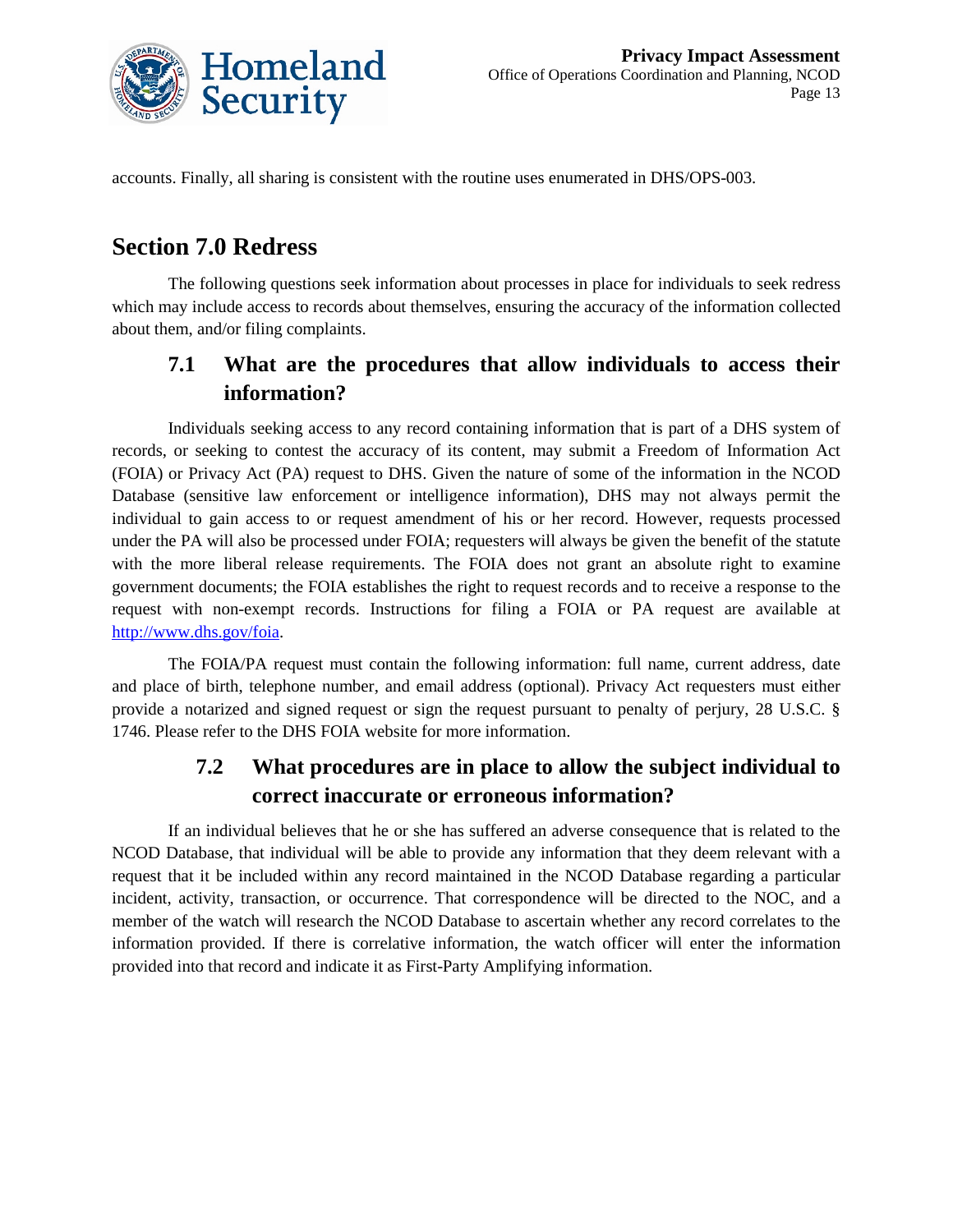

### **7.3 How does the project notify individuals about the procedures for correcting their information?**

Mechanisms for correcting information are set forth above as well as in DHS/OPS-003 SORN 75 Fed. Reg. 69689 (November 15, 2010).

#### **7.4 Privacy Impact Analysis: Related to Redress**

**Privacy Risk:** The privacy risk is that an individual may not be afforded adequate opportunity to correct information.

**Mitigation:** To mitigate this risk, individuals are afforded opportunity to request access or amendment of their records by either submitting a FOIA or a PA request as outlined above.

# **Section 8.0 Auditing and Accountability**

The following questions are intended to describe technical and policy based safeguards and security measures.

### **8.1 How does the project ensure that the information is used in accordance with stated practices in this PIA?**

Privacy protections include strict access controls, including passwords and real-time auditing that tracks access to electronic information. Authentication and role-based user access requirements ensure that users only can access or change information that is appropriate for their official duties. Background checks are conducted on users to ensure they are suitable for authorized access to the logs. The effectiveness of authentication and security protections are verified through audits of system operation and usage. DHS employees may be subject to discipline and administrative action for unauthorized disclosure of this information.

### **8.2 Describe what privacy training is provided to users either generally or specifically relevant to the project.**

All DHS employees and contractors are required to follow DHS Management Directive (MD) Number: 11042.1, *Safeguarding Sensitive But Unclassified (For Official Use Only) Information,* January 6, 2005. This guidance controls the manner in which DHS employees and contractors must handle Sensitive but Unclassified/For Official Use Only Information. All employees and contractors are required to follow Rules of Behavior contained in the DHS Sensitive Systems Handbook. Additionally, all DHS employees are required to take annual computer security training, which includes privacy training on appropriate use of sensitive data and proper security measures.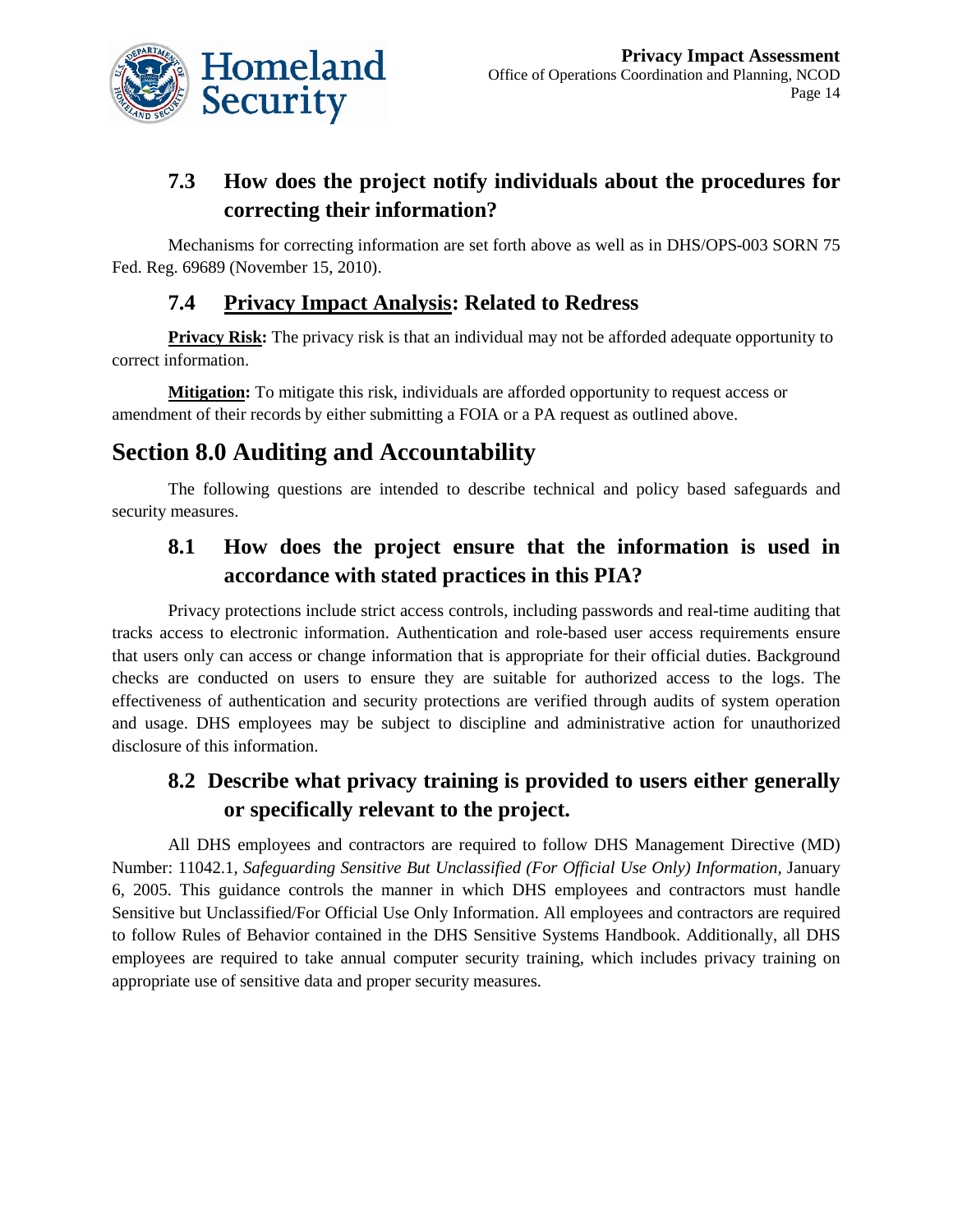

# **8.3 What procedures are in place to determine which users may access the information and how does the project determine who has access?**

Privacy protections include strict access controls, including passwords and real-time auditing that tracks access to electronic information. Authentication and role-based user access requirements ensure that users only can access or change information that is appropriate for their official duties. Background checks are conducted on users to ensure they are suitable for authorized access to the logs. The effectiveness of authentication and security protections are verified through audits of system operation and usage. DHS employees may be subject to discipline and administrative action for unauthorized disclosure of this information.

## **8.4 How does the project review and approve information sharing agreements, MOUs, new uses of the information, new access to the system by organizations within DHS and outside?**

All MOUs are reviewed by the program manager, OPS Privacy Officer, OPS counsel and then sent to the DHS Office of the General Counsel and Chief Privacy Officer for formal review.

# **Responsible Officials**

Don Triner

Department of Homeland Security

# **Approval Signature**

Mary Ellen Callahan Chief Privacy Officer Department of Homeland Security

\_\_\_\_\_\_\_\_\_\_\_\_\_\_\_\_\_\_\_\_\_\_\_\_\_\_\_\_\_\_\_\_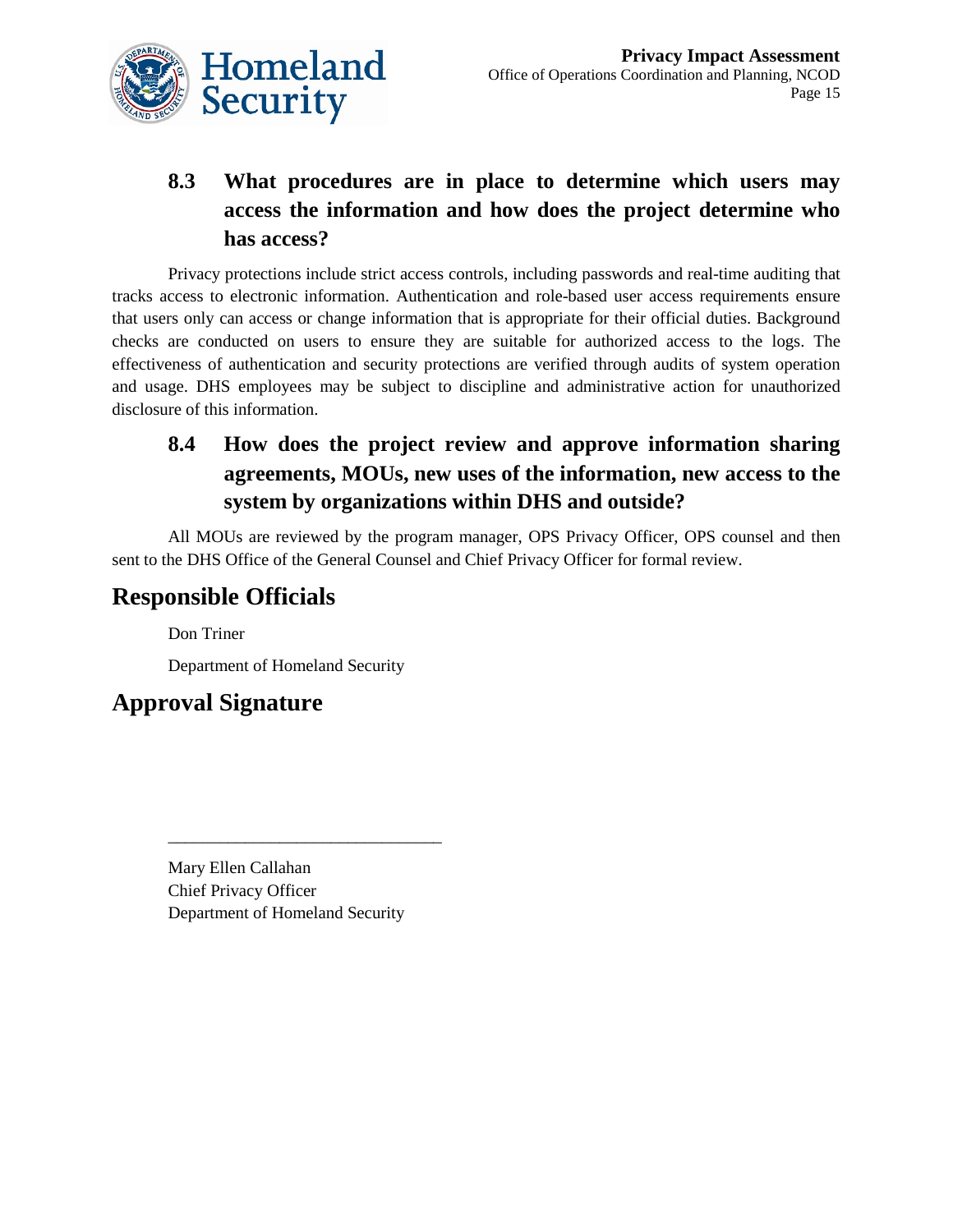

#### **Appendix A**

Source Databases for NCOD Queries:

ENFORCE (Enforcement Case Tracking System). ENFORCE is an Immigration and Customs Enforcement (ICE) system that was created to identify and track aliens who were repeatedly apprehended attempting to enter the United States illegally. The system is also used to identify apprehended aliens who are suspected of criminal activity, have outstanding arrest warrants, or who have been previously deported. ENFORCE is linked to the FBI fingerprint database through Integrated Automated Fingerprint Identification System and is currently available to CBP and ICE personnel in the field. (SORN [DHS/ICE-011 -](http://edocket.access.gpo.gov/2010/2010-10286.htm) Immigration [Enforcement Operational Records System \(ENFORCE\)](http://edocket.access.gpo.gov/2010/2010-10286.htm) May 3, 2010, 75 FR 23274, PIA [DHS/ICE/PIA-015 Enforcement Integrated Database \(EID\)](http://www.dhs.gov/xlibrary/assets/privacy/privacy_pia_ice_eid.pdf) January 14, 2010 *(PDF, 29 pages – 420.65 KB)*

IDENT (US-VISIT's Automated Biometric Identification System). United States Visitor and Immigrant Status Indicator Technology (US-VISIT) Secondary Inspection Tool (SIT). IDENT was created as a biometric identification system to enhance security for citizens and visitors while facilitating travel and trade across the U.S. borders. In many cases, US-VISIT begins overseas at U.S. consular offices where visitors' biometrics, digital fingerprints, and photographs are collected and checked against a database of known criminals and suspected terrorists. When the visitor applies for admission at a U.S. port of entry, the same biometrics are collected to match the person applying for admission with the individual who received the visa at the consular office. The biometrics are again checked against a database of criminals and suspected terrorists. US-VISIT technology is in place at all air, sea, and major land ports of entry. US-VISIT currently applies to all persons other than U.S. citizens and Lawful Permanent Residents, with limited exemptions. (SORN DHS/USVISIT-0012 - [DHS Automated Biometric](http://edocket.access.gpo.gov/2007/07-2781.htm)  [Identification System \(IDENT\)](http://edocket.access.gpo.gov/2007/07-2781.htm) June 5, 2007, 72 FR 31080, PIA DHS/NPPD/USVISIT/PIA-002 [US VISIT, IDENT,](http://www.dhs.gov/xlibrary/assets/privacy/privacy_pia_usvisit_ident_final.pdf) July 31, 2006 *(PDF, 16 pages – 236 KB)*

ADIS (Arrival/Departure Information System). ADIS was introduced as a new automated system, which captures Form I-94 arrival and departure data electronically at ports of entry and uploads this information into TECS. The stored data includes names, dates of birth, destination address, visa category, and flight information. This data assists the CBP officer in facilitating the inspection process, and is extremely useful in determining any future admissibility issues. This database is available to TECS users. (SORN DHS/USVISIT-001 - Arrival and Departure [Information System \(ADIS\)](http://edocket.access.gpo.gov/2007/E7-16473.htm) August 22, 2007, 72 FR 47057, PIA [DHS/NPPD/USVISIT/PIA-](http://www.dhs.gov/files/publications/gc_1281125467696.shtm#4)[005\(a\) Arrival and Departure System \(ADIS\)A](http://www.dhs.gov/files/publications/gc_1281125467696.shtm#4)PIS (Advance Passenger Information System). APIS was established to enable commercial airline and vessel operators to provide passenger manifests to CBP prior to a conveyance's arrival in the United States. APIS enhances border security in that all manifest data is screened against the IBIS databases to identify mala fide passengers and crew members before their arrival at a port of entry. APIS data is currently available to CBP personnel at air and sea ports of entry. (SORN [DHS/CBP-005 -](http://edocket.access.gpo.gov/2008/E8-27205.htm) Advance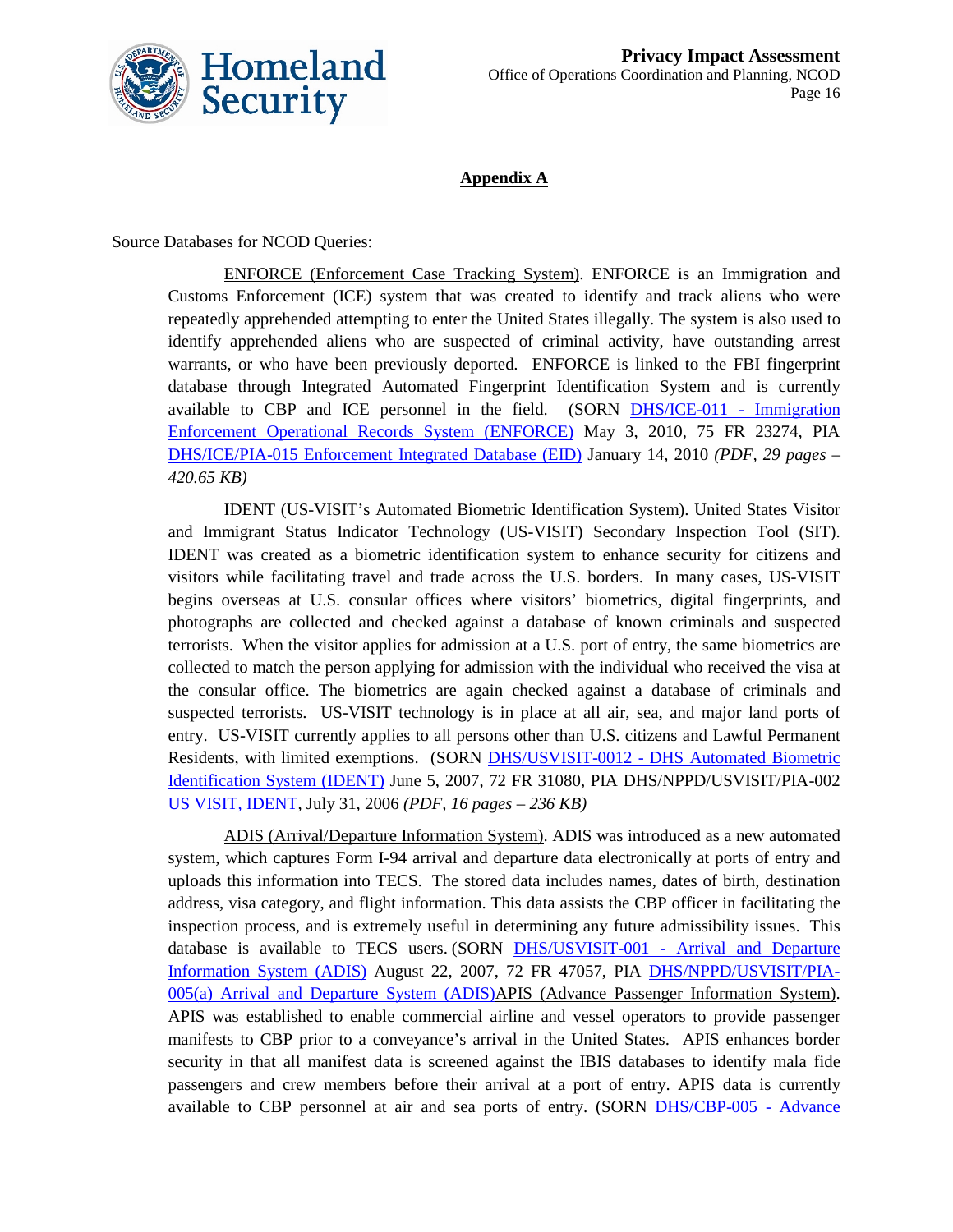

Passenger Information System (APIS) November 18, 2008, 73 FR 68435, [Final Rule for Privacy](http://edocket.access.gpo.gov/2008/E8-27206.htm)  [Act Exemptions](http://edocket.access.gpo.gov/2008/E8-27206.htm) November 18, 2008 73 FR 68291, PIA DHS/CBP/PIA-001(e) [Advanced](http://www.dhs.gov/xlibrary/assets/privacy/privacy_pia_apia_update_nctc_sharing.pdf)  [Passenger Information System \(APIS\) Update National Counter Terrorism Center \(NCTC\),](http://www.dhs.gov/xlibrary/assets/privacy/privacy_pia_apia_update_nctc_sharing.pdf) June 23, 2011(*PDF, 7 pages – 183.57KB*))

ATS-P/N/L (Automated Targeting System Passenger/Inbound Cargo). The ATS is a computer-based system used to target high-risk passengers and cargo shipments. The system combines information from APIS, Limited Passenger Name Record (PNR), I-94 data, visa information, border crossing history, secondary referral comments, refusal comments, suspect and violator indices (SAVI), and/or cargo shipping history and runs these elements against a set of criteria developed by subject matter experts to identify potential high-risk targets, trends, and patterns. The system is available at all CBP ports of entry. (SORN [DHS/CBP-006 -](http://edocket.access.gpo.gov/2007/E7-15197.htm) Automated [Targeting System](http://edocket.access.gpo.gov/2007/E7-15197.htm) August 6, 2007, 72 FR 43650 , [Final Rule for Privacy Act Exemptions](http://edocket.access.gpo.gov/2010/2010-2201.htm) February 3, 2010 75 FR 5487, [Response to Public Comments](http://www.dhs.gov/xlibrary/assets/privacy/privacy_publiccmts_cbp_atsupdate.pdf) *(PDF, 23 pages - 590 KB)*, PIA DHS/CBP/PIA-006(b) [Automated Targeting System \(ATS\) Update,](http://www.dhs.gov/xlibrary/assets/privacy/privacy_pia_cbp_ats006b.pdf) June 1, 2012 *(PDF, 40 pages - 22.97 MB)*

CIS (Central Index System). CIS is a computerized indexing system that contains personal identification data such as the A-File number, name, date and place of birth, date and port of entry, as well as the location of each official hard copy paper file known as the individual's "A-file." The data may also contain naturalization information including certificate number, date of naturalization, and court of naturalization. CIS is available to CBP, ICE, and USCIS officers. (SORN DHS/USCIS-001 - [Alien File, Index, and National File Tracking System](http://www.gpo.gov/fdsys/pkg/FR-2011-06-13/html/2011-14489.htm)  [of Records](http://www.gpo.gov/fdsys/pkg/FR-2011-06-13/html/2011-14489.htm) June 13, 2011, 76 FR 34233, PIA DHS/USCIS/PIA-009 [USCIS Central Index](http://www.dhs.gov/xlibrary/assets/privacy/privacy_pia_uscis_cis.pdf)  [System,](http://www.dhs.gov/xlibrary/assets/privacy/privacy_pia_uscis_cis.pdf) June 22, 2007, *(PDF, 23 pages - 240 KB)*

CLAIMS 3 and 4 (Computer-Linked Application Information Management System). CLAIMS was created by the Immigration and Naturalization Service (INS) as an application processing and storage database that includes biographic information on individuals who have filed applications for benefits under the INA and those who have submitted fee payments with such applications or petitions. It also includes biographic information on individuals who have paid fees for access to records under the Freedom of Information/Privacy Acts (FOIA/PA). Records in the system may also include such information as the date documents were filed or received, application or petition status, location of a record, FOIA/PA or other control number when applicable, and fee receipt data. At the ports of entry, CBP has access to CLAIMS through TECS for viewing records. (SORNs DHS/USCIS-001 - [Alien File, Index, and National File](http://www.gpo.gov/fdsys/pkg/FR-2011-06-13/html/2011-14489.htm)  [Tracking System of Records](http://www.gpo.gov/fdsys/pkg/FR-2011-06-13/html/2011-14489.htm) June 13, 2011, 76 FR 34233, DHS-USCIS-003 – Biometric Storage [System April 6, 2007 72 FR 17172](http://edocket.access.gpo.gov/2007/07-1643.htm) ,DHS-USCIS-007 - [Benefits Information System](http://edocket.access.gpo.gov/2008/E8-22802.htm) September 29, 2008 73 FR 56596 ,DHS-USCIS-011 – [E-Verify Program System of Records](http://www.gpo.gov/fdsys/pkg/FR-2011-05-09/html/2011-11291.htm) May 9, 2011 76 FR 26738, PIA DHS/USCIS/PIA-010(e) [Person Centric Query Service Supporting Immigration](http://www.dhs.gov/xlibrary/assets/privacy/privacy-pia-uscis-pcqssisv-esdvd.pdf)  [Status Verifiers of the USCIS Enterprise Service Directorate/Verification Division Update](http://www.dhs.gov/xlibrary/assets/privacy/privacy-pia-uscis-pcqssisv-esdvd.pdf) June 8, 2011 *(PDF, 9 pages – 191KB)*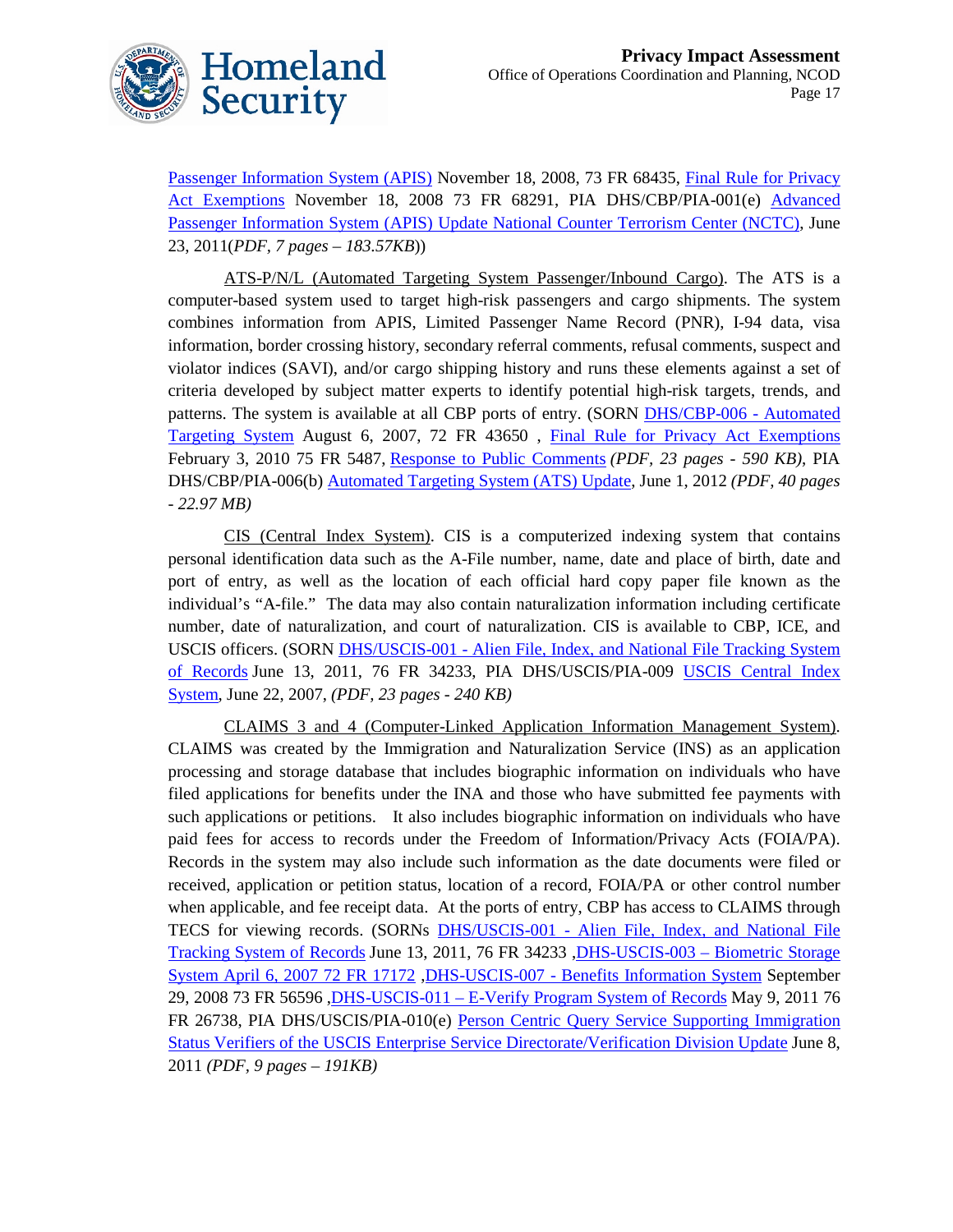

Consolidated Consular Database (CCD). CCD is a Department of State (DOS) webbased database, which feeds the Automated Targeting System-Passenger that is linked to the Consular Lookout and Support System. CCD contains electronic immigrant and nonimmigrant visa application and U.S. passport information and U.S. passport, including biometric and biographic details. (PIA Consular Consolidated Database (CCD) Privacy Impact Assessment (PIA) March 22, 2010 <http://www.state.gov/documents/organization/93772.pdf> )

DHS Pattern and Information Collection Sharing System, (DPICS2). DPICS2 is a toolset that assists ICE law enforcement agents and analysts in identifying suspect identities and discovering possible non-obvious relationships among individuals and organizations that are indicative of violations of the customs and immigration laws as well as possible terrorist threats and plots. (SORN [ICE Pattern Analysis and Information Collection Law Enforcement](http://www.dhs.gov/xlibrary/assets/privacy/privacy_privcomrev_ice-analysis.pdf)  [Information Sharing Service](http://www.dhs.gov/xlibrary/assets/privacy/privacy_privcomrev_ice-analysis.pdf) December 15, 2011, PIA DHS/ICE/PIA-004(a) [ICE Pattern Analysis](http://www.dhs.gov/xlibrary/assets/privacy/privacy_pia_ice_icepic-4a.pdf)  [and Information Collection \(ICEPIC\) Update,](http://www.dhs.gov/xlibrary/assets/privacy/privacy_pia_ice_icepic-4a.pdf) October 26, 2011 *(PDF, 14 pages - 241 KB)*

ICE Intelligence Fusion System (IFS). IFS is a large data repository that provides search and analysis capabilities to DHS personnel responsible for enforcing or administering the customs, immigration, and other laws within the DHS mission. (SORN [DHS/ICE-006 -](http://edocket.access.gpo.gov/2010/2010-4102.htm) ICE [Intelligence Records System \(IIRS\)](http://edocket.access.gpo.gov/2010/2010-4102.htm) March 1, 2010, 75 FR 9233, PIA DHS/ICE-PIA-007 [Law](http://www.dhs.gov/xlibrary/assets/privacy/privacy_pia_ice_ifs.pdf)  [Enforcement Intelligence Fusion System \(IFS\)](http://www.dhs.gov/xlibrary/assets/privacy/privacy_pia_ice_ifs.pdf) November 17, 2008 (*PDF, 20 Pages - 203 KB*)

RAPS (Refugee, Asylum, and Parole System). This system was designed to automate the tracking of asylum applicants, control refugee and asylum applications, and make the adjudication process more efficient. USCIS administers this system; currently, it is not accessible by CBP at the ports of entry. (SORN DHS/USCIS/PIA-027(a) [Refugees, Asylum, and Parole](http://www.dhs.gov/xlibrary/assets/privacy/privacy_pia_raps_update_nctc.pdf)  [System and the Asylum Pre-Screening System Update National Counter Terrorism Center](http://www.dhs.gov/xlibrary/assets/privacy/privacy_pia_raps_update_nctc.pdf)  [\(NCTC\),](http://www.dhs.gov/xlibrary/assets/privacy/privacy_pia_raps_update_nctc.pdf) June 30, 2011 *(PDF, 6 pages - 156 KB),* PIA DHS/USCIS-010 - [Asylum Information](http://edocket.access.gpo.gov/2010/E9-31267.htm)  [and Pre-Screening](http://edocket.access.gpo.gov/2010/E9-31267.htm) January 5, 2010 75 FR 409)

SEVIS (Student Exchange Visitor Information System). SEVIS is an automated database where foreign student information is warehoused. CBP, ICE, and USCIS officers can verify student history, attendance records, and current student status. SEVIS is available to NCOD Officers through TECS access. ( SORN DHS/ICE001 - [Student and Exchange Visitor](http://edocket.access.gpo.gov/2010/E9-31268.htm)  [Information System](http://edocket.access.gpo.gov/2010/E9-31268.htm) January 5, 2010, 75 FR 412, PIA DHS/ICE/PIA-001(a) [Student and](http://www.dhs.gov/xlibrary/assets/privacy/privacy_pia_sevis_update_nctc.pdf)  [Exchange Visitor Information System \(SEVIS\) Update National Counter Terrorism Center](http://www.dhs.gov/xlibrary/assets/privacy/privacy_pia_sevis_update_nctc.pdf)  [\(NCTC\),](http://www.dhs.gov/xlibrary/assets/privacy/privacy_pia_sevis_update_nctc.pdf) June 23, 2011 (*PDF, 6 pages - 167 KB* )IAFIS/JABS – (Integrated Agency Fingerprint Identification System / Joint Agency Booking System). IAFIS/JABS is an FBI owned, automated fingerprint identification system used throughout CBP at ports of entry, Border Patrol stations, and ICE units which interface with ENFORCE and the FBI fingerprint analysis system. Response by the FBI is available every day and at all hours with associated information on criminal histories, arrest records and outstanding warrants. This system is designed to provide a coherent, unified approach to biometric identification of criminal violators and applicants for benefits. (PIA The *Joint Automated Booking System* (JABS) [http://www.justice.gov/jmd/pia/jabs\\_privacy\\_impact\\_assessment\\_jan2102.pdf\)](http://www.justice.gov/jmd/pia/jabs_privacy_impact_assessment_jan2102.pdf)